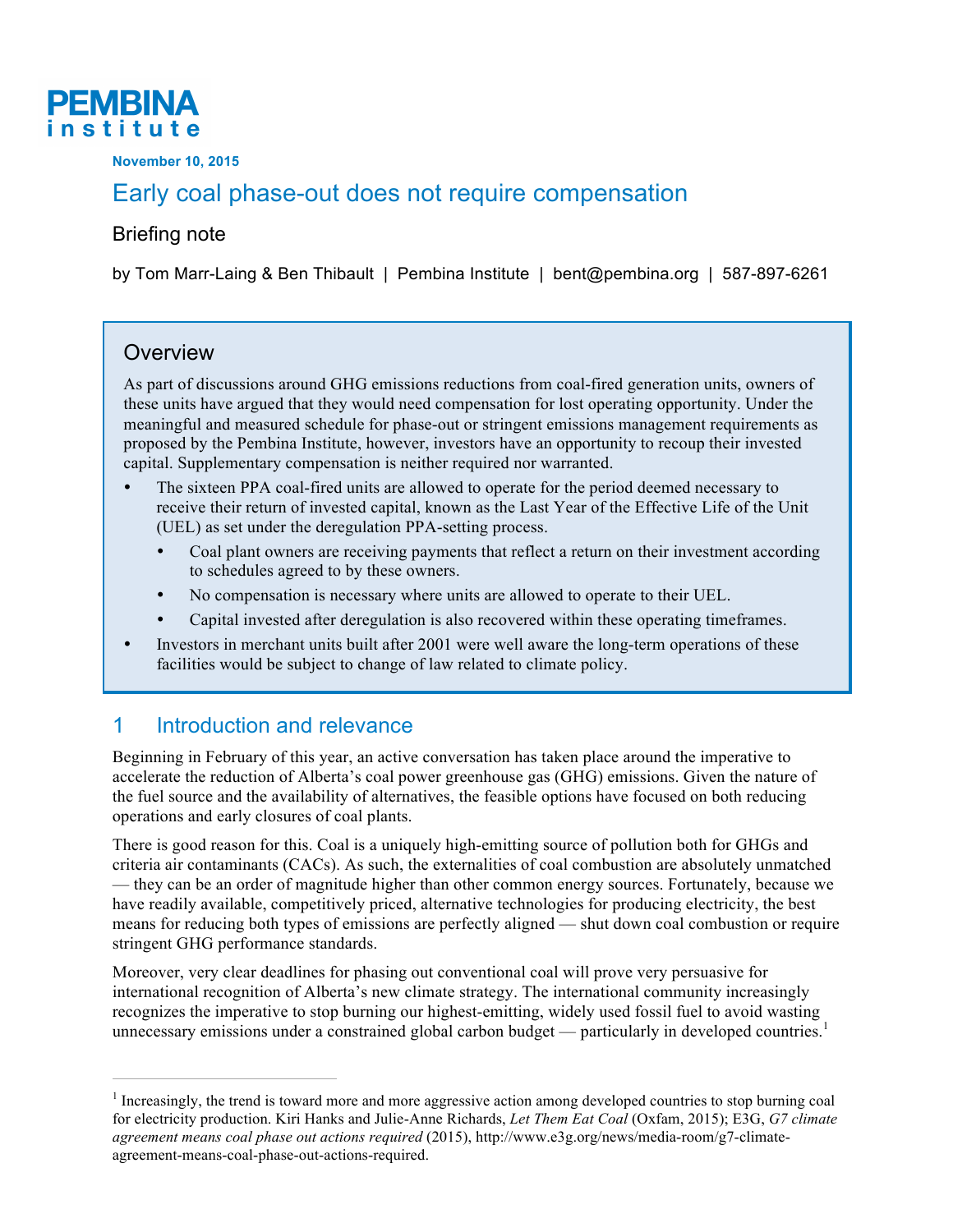Moreover, phase-outs are valued because they are visible, physical requirements that are resistant to subsequent policy change. Indeed, in the urgent lead-up to setting clear benchmarks for action on the international stage prior to Paris, U.K. officials — in a multi-partisan effort — are considering a 2023 phase-out for coal power.<sup>2</sup> The economics of coal are so clear — when accounting for full costs, including those borne by society, coal is clearly not competitive — the pace of coal plant closures increasingly defines leadership on this critical climate issue. Scheduled closures also supply clearer investment signals for replacement generation.

### 2 Coal generation owners demand compensation for shutdowns and reduced operations

From the beginning, these conversations have been burdened with various degrees of demands for payments for early closure or even reduced operations — variously labeled "compensation", "fairness", or being "made whole." They have included heavy rhetoric such as "expropriation of assets" and "nationalization" and even implied threats of litigation. <sup>3</sup> Demands have even been made where the proposed dial-down was essentially set at business-as-usual (BAU) levels of coal emissions. If such demands were intended to dissuade action on coal GHGs or to make the coal GHG problem seem intractable, it seems to have succeeded under the previous provincial government.<sup>4</sup> Under the process instituted since the new government, industry players continue to make demands.<sup>5</sup>

Some industry players have implied or expressly suggested that failure to sufficiently compensate would result in litigation. However, we have yet to see a compelling argument that there is a cause of action in

 <sup>2</sup> Alex Morales and Rachel Morison, "U.K. Said to Consider Closing All Coal-fired Plants by 2023," *Bloomberg Business,* October 6, 2015. http://www.bloomberg.com/news/articles/2015-10-06/u-k-said-to-consider-closing-allcoal-fired-plants-by-2023

<sup>3</sup> See, e.g., Capital Power, *ALTE Shift* (2015), 1.

<sup>4</sup> See Darcy Henton, "Rival party leaders say consumers should not pay to reduce coal plant emissions," *Calgary Herald*, April 28, 2015.

<sup>&</sup>lt;sup>5</sup> For examples in the public domain, see, e.g., Sheila Pratt, "Province could target coal-fired power plants for early closure, says environment minister," *Edmonton Journal,* September 8, 2015. ("Calgary-based TransAlta, which runs coal-fired plants west of Edmonton, is seeking compensation for a plant that has to close before the 50-year limit set by the federal government, CEO Dawn Farrell said."); TransAlta Corporation, *Submission to Alberta's Climate Change Advisory Panel* (TransAlta, ATCO and Maxim: 2015), 35-36 (for an accelerated 45-year-life coal retirement scenario, "In order to maintain investor confidence in market, affect plant owners be compensated for their economic losses" and "Accelerated coal retirement … would require material out-of-market compensation to affected coal plants"), 41 (showing a \$4.6 billion out-of-market payment requirement for accelerated retirement); Capital Power, *ALTE Shift* (2015), 1 ("Because generators would benefit from modestly higher prices for electricity, no out-of-market compensation would need to be paid for accelerated asset retirements."), 17 ("Capital Power believes a reasonable amount of compensation would be the remaining net book value when the new GHG policy is enacted multiplied by the ratio of the reduction in economic life divided by the remaining economic life under CST."); Maxim Power *Corp, Climate Change Advisory Panel Submission* (2015), 6 ("Parties foregoing the use of their assets to support achievement of reduction targets should receive compensation for lost economic value."); ATCO Power, *Transition from Coal to Firmed Renewables: ATCO Power's Submission to the Alberta Climate Change Advisory Panel* (2015), 10 ("Mandating early shutdowns of coal plants would reduce emissions but less effectively and at greater cost than a hard cap on coal emissions. By obliging coal producers to forego operation in all hours (rather than during low value hours), the cost of reductions would be increased, increasing pressure for compensation."); EPCOR, *Panel Submission* (2015), 3 ("Investors in existing coal units must be given a fair opportunity to recover their costs and make a reasonable return on their investments. A simple and transparent approach would be to pay owners of coal units the remaining net book value of their units at the time of early retirement.").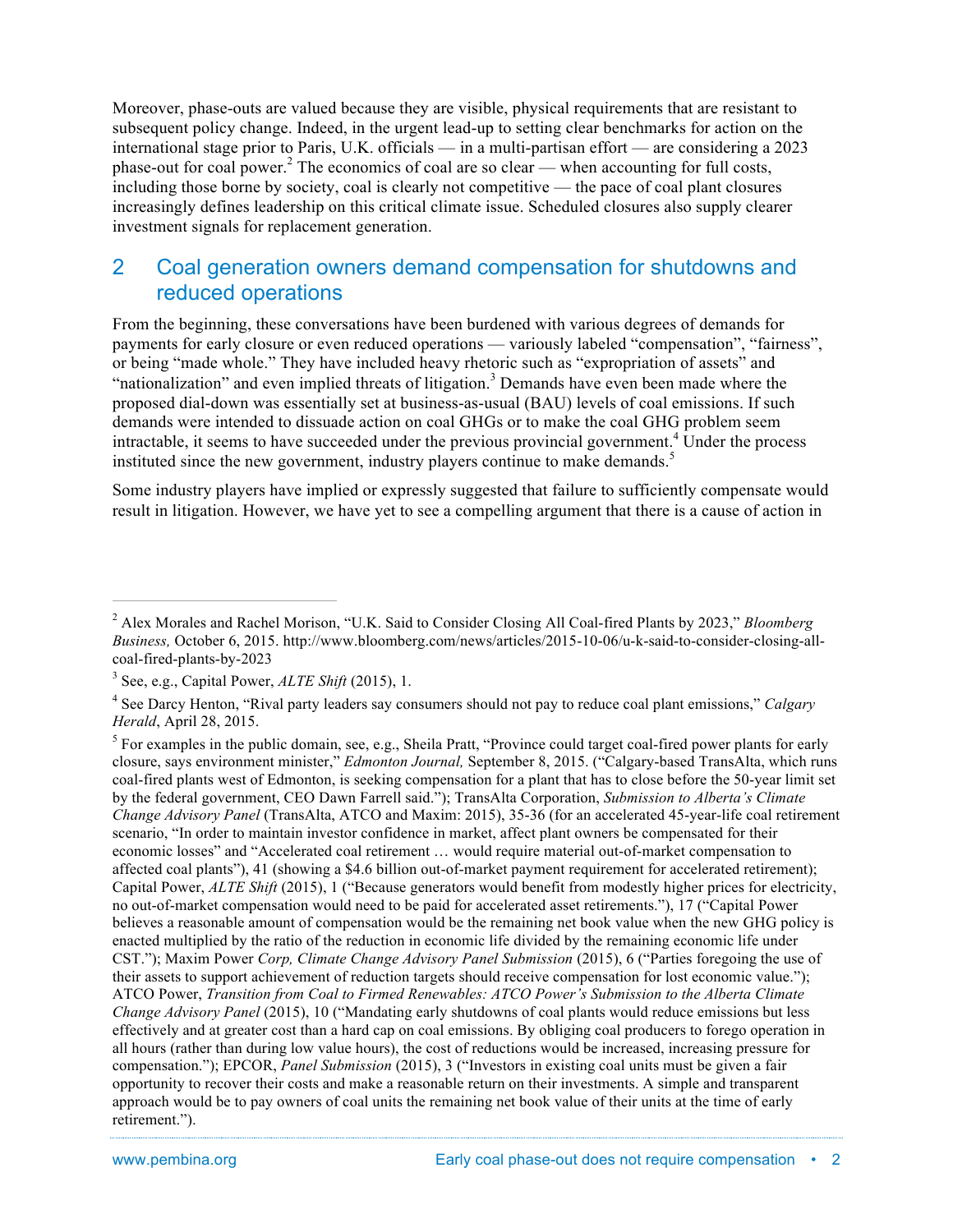law for mandated closures or emissions regulations that create *de facto* closure dates.<sup>6</sup> The government has the legal right to impose closure dates or to require stringent performance standards according to set timelines. However, compensation arguments have resumed on the premise that rules mandating closure would undermine investor confidence for further investment in generating assets in the province.

The Pembina Institute agrees that regulatory action by government should be fair and take into consideration potential impacts to all affected parties — including incumbent and entrant investors, ratepayers, environmental and human health, and taxpayers. It is reasonable that investors should have a fair opportunity for the return of their invested capital.

Under the meaningful and measured schedule for phase-out or stringent emissions management requirements as proposed by the Pembina Institute, investors will have an opportunity to recoup their invested capital. Supplementary compensation is neither required nor warranted, because:

- PPA coal-fired units are allowed to operate for the period deemed necessary to receive their return of invested capital.
	- o Coal plant owners are receiving payments that reflect a return on their investment according to schedules agreed to by these owners.
	- o No compensation is necessary where units are allowed to operate to their UEL (defined below).
	- o Capital invested after deregulation is also recovered within these operating timeframes.
- Investors in merchant units built after 2001 were well aware the long-term operations of these facilities would be subject to change of law related to climate policy.

## 3 PPA coal-fired units are allowed to operate for the period deemed necessary to receive their return of invested capital

Sixteen of the eighteen coal-fired units currently in operation were in service prior to deregulation of the Alberta electric power system. For these units, the PPA structure put in place at deregulation established the dates by which these generators would be able to recover their costs. Under this system, the Alberta government can institute a schedule for unit phase-outs or stringent physical emissions management obligations that allows generators the opportunity to recover their invested capital. Compensation is thus not required.

#### 3.1 Coal plant owners are receiving payments that reflect a return on their investment according to schedules agreed to by these owners

Prior to 1996, utilities were not permitted to charge customers market prices. Instead, prices were established by a regulator based on the utility's cost of service, which included capital costs and operating costs. To facilitate the transition as the power supply market was deregulated in 2001, power purchase agreements were developed for each of the formerly regulated coal-fired units. The objective was to move the Alberta electric system to market-based pricing, while extending to the owners of existing assets a contracted return on their generation assets comparable to the regulated return they had previously received.

The PPAs provided a reasonable opportunity for the owners to recover costs, including capital expenditures, through depreciation and return on equity. Payment schedules were proposed by generators

 $6$  While the focus of this piece is on regulatory action with respect to coal units post-PPA, this lack of legal claim may be equally true for units under PPA. The PPAs that PPA buyers purchased include "change of law" provisions, which were explicitly meant to accommodate future environmental rules and forewarned of the business risk of purchasing contracts for high-emitting power.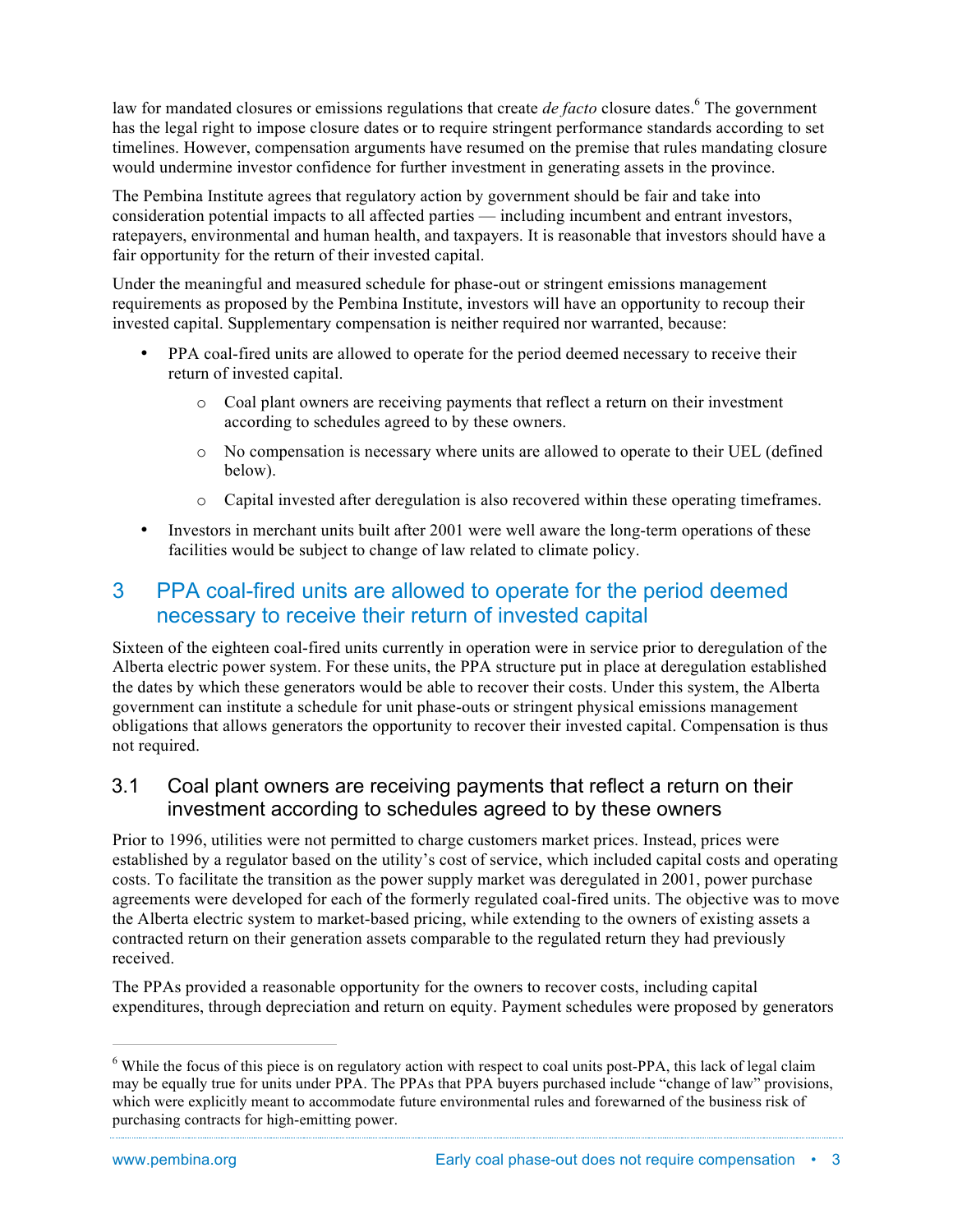and reviewed by the expert Independent Assessment Team to ensure that such payments would "provide the owner [of a unit] with a reasonable opportunity to recover the fixed and variable costs of generating electricity… over the effective term."<sup>7</sup> The PPA terms were tested before the Electric Utilities Board (EUB) where necessary to ensure they were "just and reasonable."

The terms of the PPAs were developed so as to pay the owner/operator the marginal cost of generation — — primarily fuel — for each unit of power produced — energy payment — plus a fixed monthly capacity payment comprising the annualized, unrecovered capital cost of the plants as determined by regulatory officials.<sup>8</sup> Capacity payments — set in Schedule C of each PPA — accounted for such items as the unit's book value, depreciation, decommissioning provision, capital additions, and fixed charges for operations, maintenance, corporate services and administration, as well as an annualized return on the PPA owner's invested capital.

Embedded within the terms of each unit's PPA was a specific Effective Life of Unit (ELU) and a Last Year of the Effective Life of the Unit (UEL) agreed to under contract by the generator. This provided a specific timeline for reimbursement of unrecovered capital costs — including a fair return on this capital. The ELU and UEL<sup>9</sup> timeframes were fundamental to the capacity payment calculations to allow the PPA owners recovery of their invested capital. Table 1 shows the deemed UEL for each unit. The Pembina phase-out schedule for the 16 PPA units is equal to the UEL date, except where those dates have already passed — for Milner and Battle River 3 and 4 — in which case the end of 2016 is recommended.

| Unit                  | $ln-$<br>Service | End of<br>$PPA^{10}$ | <b>PPA</b><br>UEL <sup>11</sup> | Pembina<br>Phase-out   | Age                       | <b>Federal GHG</b><br>regulations |              | Extra years<br>under |  |
|-----------------------|------------------|----------------------|---------------------------------|------------------------|---------------------------|-----------------------------------|--------------|----------------------|--|
|                       | Date             |                      |                                 | schedule <sup>12</sup> | Year <sup>13</sup><br>Age |                                   | federal life |                      |  |
| <b>Battle River 3</b> | 1969             | 2013                 | 2013                            | 2016                   | 47                        | 2019                              | 50           | 6                    |  |
| Milner 1              | 1972             | $2012^{14}$          | 2012                            | 2016<br>44             |                           | 2019                              | 47           | $\overline{7}$       |  |
| <b>Battle River 4</b> | 1975             | 2013                 | 2013                            | 2016                   | 41                        | 2025                              | 50           | 12                   |  |
| Sundance 1            | 1970             | 2017                 | 2017                            | 2017                   | 47                        | 2019                              | 49           | $\overline{2}$       |  |
| Sundance 2            | 1973             |                      | 2017                            | 2017                   | 44                        | 2019                              | 46           | $\overline{2}$       |  |
| Sundance 3            | 1976             | 2020                 | 2020                            | 2020                   | 44                        | 2026                              | 50           | 6                    |  |
| Sundance 4            | 1977             | 2020                 | 2020                            | 2020                   | 43                        | 2027                              | 50           | $\overline{7}$       |  |
| Sundance 5            | 1978             | 2020                 | 2020                            | 2020                   | 42                        | 2028                              | 50           | 8                    |  |
| Sundance 6            | 1980             | 2020                 | 2020                            | 2020                   | 40                        | 2029                              | 49           | 9                    |  |
| <b>Battle River 5</b> | 1981             | 2020                 | 2021                            | 2021                   | 40                        | 2029                              | 48           | 8                    |  |

Table 1. Deemed Effective Life of Units and comparison to other unit life determinations

 <sup>7</sup> Balancing Pool, *Power Purchase Agreement Information*, http://www.balancingpool.ca/about-us/ppa-information/; *Electric Utilities Act*

<sup>&</sup>lt;sup>8</sup> Terry Daniel, Joseph Doucet and André Plourde, "Electricity Industry Restructuring: The Alberta Experience" in *The Challenge of Electricity Restructuring* (Andrew N. Kleit, Editor: 2013).

<sup>9</sup> The PPA defines UEL as "2000+ELU".

<sup>&</sup>lt;sup>10</sup> Alberta Wholesale Market: A description of basic structural features undertaken as part of the 2012 State of the *Market Report* (2012), 4.

<sup>&</sup>lt;sup>11</sup> See Schedule C in each of the units' PPAs.

<sup>12</sup> Pembina Institute, *Alberta Climate Panel Submission: Briefing note for the 2015 Alberta Climate Change Advisory Panel* (2015), 7.

<sup>13</sup> Environment Canada, *Reduction of Carbon Dioxide Emissions from Coal-fired Generation of Electricity Regulations* (2012).

<sup>&</sup>lt;sup>14</sup> Note that the "PPA for H.R. Milner was not auctioned but terminated and the unit subsequently sold." Ibid.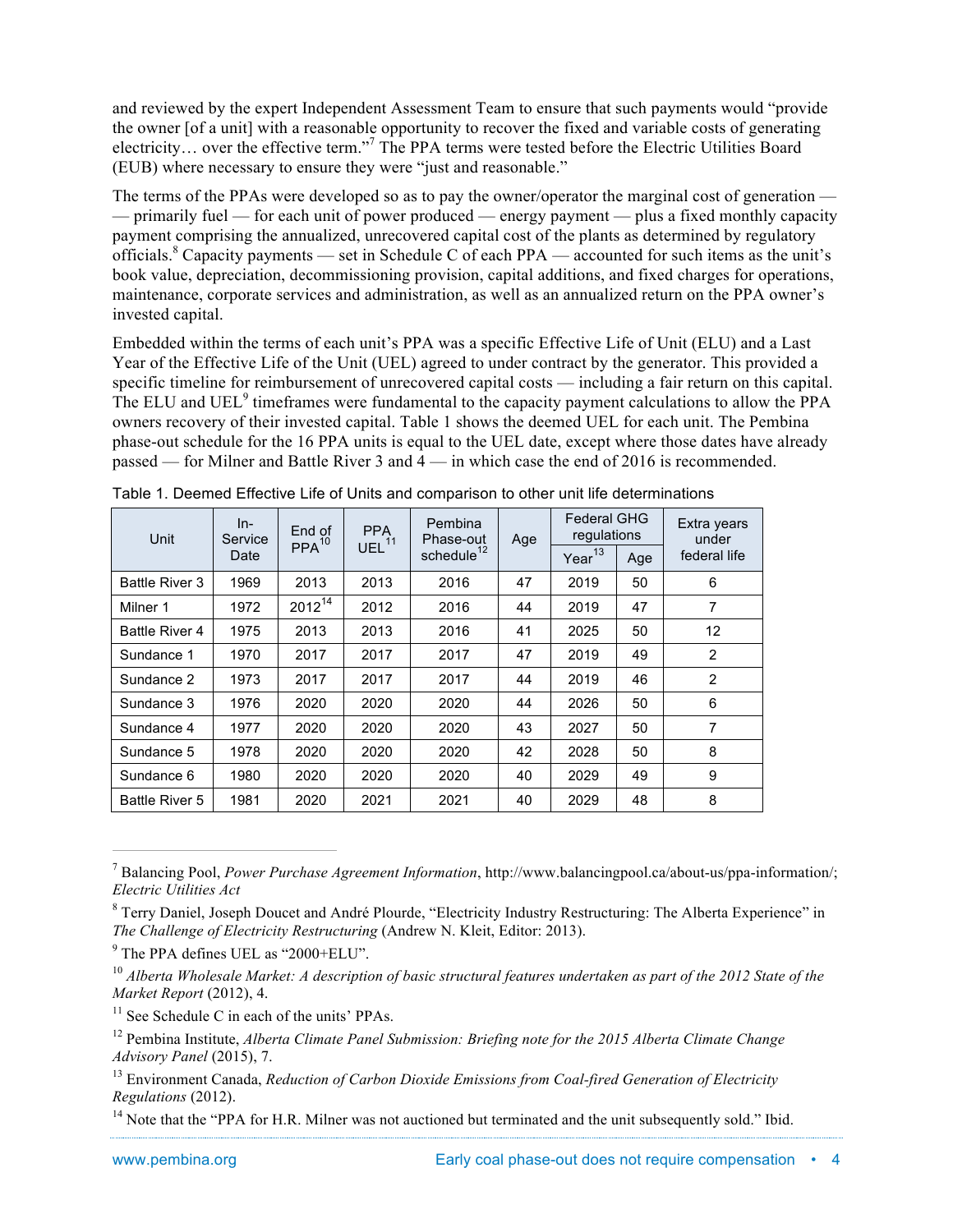| Keephills 1 | 1983 | 2020 | 2023       | 2023 | 40 | 2029 | 46 | 6   |
|-------------|------|------|------------|------|----|------|----|-----|
| Keephills 2 | 1983 | 2020 | 2023       | 2023 | 40 | 2029 | 46 | 6   |
| Sheerness 1 | 1986 | 2020 | 2026       | 2026 | 40 | 2036 | 50 | 10  |
| Sheerness 2 | 1990 | 2020 | 2026       | 2026 | 36 | 2040 | 50 | 14  |
| Genesee 1   | 1989 | 2020 | 2029       | 2029 | 40 | 2039 | 50 | 10  |
| Genesee 2   | 1994 | 2020 | 2029       | 2029 | 35 | 2044 | 50 | 15  |
| Genesee 3   | 2005 | N/A  | $N/A^{15}$ | 2030 | 25 | 2055 | 50 | N/A |
| Keephills 3 | 2011 | N/A  | N/A        | 2030 | 19 | 2061 | 50 | N/A |

Table 1 also shows the respective "useful life" deemed under the federal regulations for requiring units to meet a good-as-gas standard of GHG emissions intensities.<sup>16</sup> Industry accepted good-as-gas regulatory obligations by 40 years of life through most of the  $2000s^{17}$  — within the decade after UELs were set. By comparison, we can see that the federal dates — promulgated in 2012 after being weakened from 40 to 45 years and then 45 to 50 — provide considerable extra time for windfall revenues for the generators.<sup>18</sup>

It is instructive that industry did not demand compensation from the federal government for the useful life dates established under the federal GHG regulation. Industry has not been clear as to why the operating lives developed under the federal approach were accepted as being sufficiently long not to require compensation, but recent proposals to further reduce operating lives would necessitate compensation. One is left to surmise it is because industry lobbied for those extended dates.<sup>19</sup> Regardless, the federal useful life dates are arbitrary — set at 50 years except for a few units where the federal government wished to see reductions by 2020 and 2030 — to appear more meaningful in those particular years.

While the industry was influential in weakening federal useful life dates from 40 years of life to 45 and ultimately to 50 years, that successful industry lobbying cannot now set the benchmark for when compensation is required. The federal dates were not set specifically to afford a reasonable time for recovery of invested capital. It is well within the Alberta government's ambit to seek readily available emissions reductions through accelerated phase-out or stringent physical emissions management obligations and it can ensure continued investor confidence by allowing for capital cost recovery according to the agreed-upon timelines established 15 years ago.

<sup>&</sup>lt;sup>15</sup> Genesee 3 and Keephills 3 were built as merchant units after deregulation and, as such, are not under PPAs. Section 4 discusses compensation issues with respect to these units.

<sup>16</sup> Environment Canada, *Reduction of Carbon Dioxide Emissions from Coal-fired Generation of Electricity Regulations* (2012).

<sup>&</sup>lt;sup>17</sup> "Canada's electricity industry has suggested an emissions performance equivalency standard (EPES) as a starting point for the discussion on new and near end-of-life plants, proposing that coal-fired plants achieve an equivalent rate of emissions intensity to that of a natural gas combined cycle (NGCC) plant… include[ing] facilities 40 or more years old meeting or exceeding the standard." Natural Resources Canada, *CCTRM: Canada's Clean Coal Technology Roadmap* (2008), 25, http://publications.gc.ca/collections/collection\_2014/rncan-nrcan/M154-17-2008 eng.pdf "The industry is requesting that existing facilities be left in operation and be exempt from  $CO_2$  emissions reductions until they reach their 40 year economic life." Ibid., 30; "[The Canadian Electricity Association] and most of its member utilities have proposed an "Emissions Performance Equivalence Standard (EPES)". Under the CEA's proposal, starting in 2008, all participating utilities would reduce to a specific standard (or better), their net emission rates from oil and coal-fired thermal units that have reached their 40-year anniversary (of commercial start up). The standard is currently defined to be that of a combined cycle natural gas turbine." Canadian Electricity Association, *Clean Electricity and the Environment: Electricity and Climate Change, Towards a Sustainable Future* (2002), 2, http://www.electricity.ca/media/pdfs/backgrounders/climatechangeE.pdf.

<sup>&</sup>lt;sup>18</sup> Windfall are revenues earned after a unit owner has fully recovered its capital investment; that is, when a unit operates beyond its EUL.

<sup>&</sup>lt;sup>19</sup> Mike De Souza, "Feds pressured by coal industry to weaken regulations, records reveal," *Postmedia News*, April 22, 2012.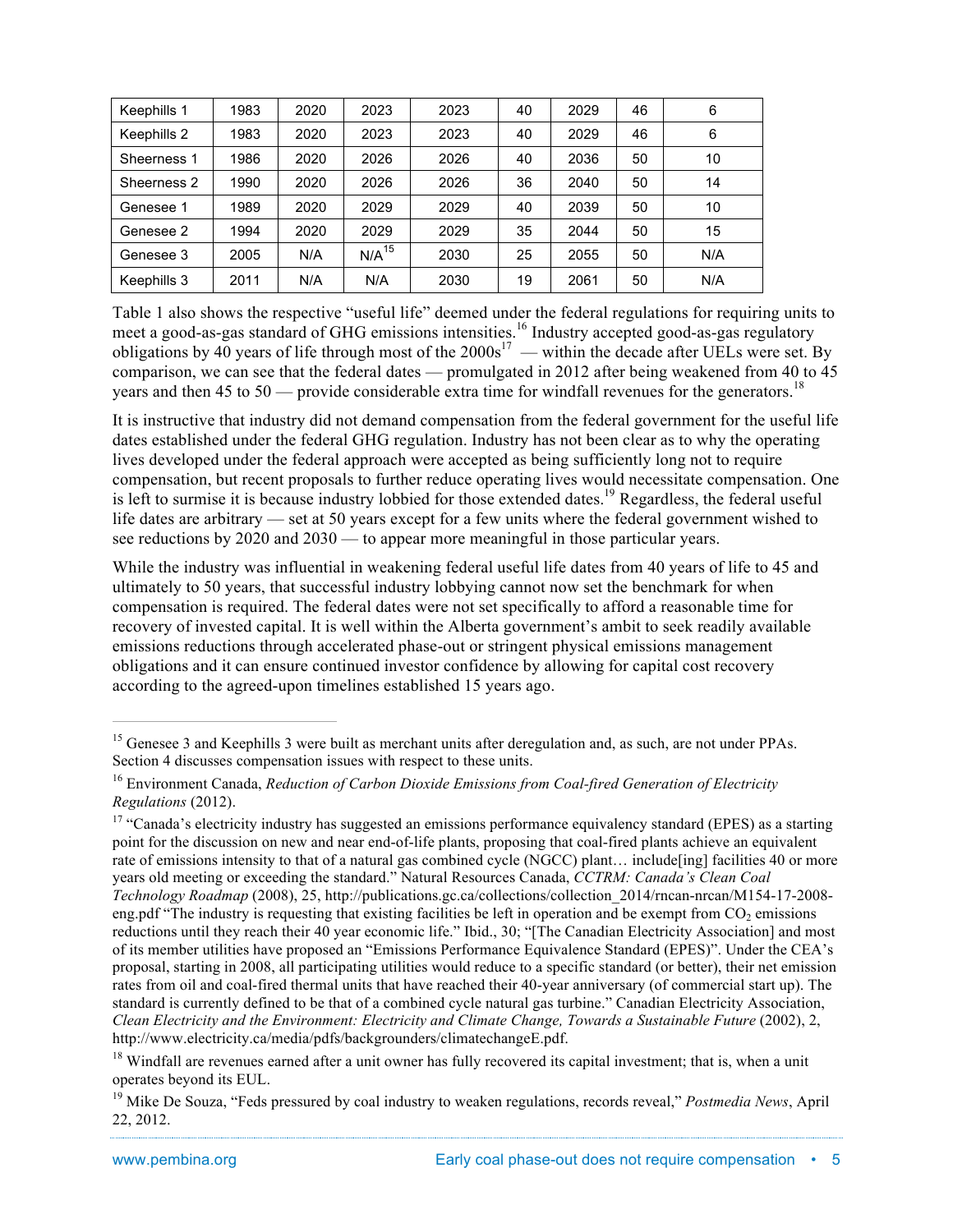#### 3.2 No compensation is necessary where units are allowed to operate to their UEL

For nine of the units (shown in Table 2), UELs have either already expired or will expire by the end of their PPA. The PPA capacity payments for these units will pay out the generators' capital investment so there is no requirement for compensation if they are retired at the expiry of their PPAs. The PPAs are designed to allow the owners to fully recover their investment in these units. By the end of their respective PPAs, the various units will also no longer have the social licence to continue operating without reinvesting in cleanup technology.

| Unit                  | In-Service<br>Date | End of<br><b>PPA</b> | <b>PPA</b><br>UEL. | Age |
|-----------------------|--------------------|----------------------|--------------------|-----|
| Milner 1              | 1972               | 2012                 | 2012               | 40  |
| <b>Battle River 3</b> | 1969               | 2013                 | 2013               | 44  |
| <b>Battle River 4</b> | 1975               | 2013                 | 2013               | 38  |
| Sundance 1            | 1970               | 2017                 | 2017               | 47  |
| Sundance 2            | 1973               | 2017                 | 2017               | 44  |
| Sundance 3            | 1976               | 2020                 | 2020               | 44  |
| Sundance 4            | 1977               | 2020                 | 2020               | 43  |
| Sundance 5            | 1978               | 2020                 | 2020               | 42  |
| Sundance 6            | 1980               | 2020                 | 2020               | 40  |

Table 2. Nine units where UELs have already expired or will expire by the end of their PPA

For the remaining seven PPA units, the UEL comes after the PPA expiry at the end of 2020. But, in all cases the UEL timeline is much shorter than the overly generous deadlines proposed by the federal GHG regulations. According to the ELU determinations, they were scheduled to have some unrecovered residual value at the end of their PPAs — approximately \$1 billion in total — as Table 3 shows.

| Unit                  | In-Service<br>Date | Estimated NBV at<br>2020 PPA Expiry<br>(Nominal dollars) | <b>UEL</b> | Age | Remaining<br>years to<br>recover capital | <b>Residual NBV</b><br>at UEL |
|-----------------------|--------------------|----------------------------------------------------------|------------|-----|------------------------------------------|-------------------------------|
| <b>Battle River 5</b> | 1981               | 29,000,000                                               | 2021       | 40  |                                          | 0                             |
| Keephills 1           | 1983               | 82,000,000                                               | 2023       | 40  | 3                                        | 0                             |
| Keephills 2           | 1983               | 78,000,000                                               | 2023       | 40  | 3                                        |                               |
| Sheerness 1           | 1986               | 141,000,000                                              | 2026       | 40  | 6                                        | 0                             |
| Sheerness 2           | 1990               | 167,000,000                                              | 2026       | 36  | 6                                        | 0                             |
| Genesee 1             | 1989               | 313,000,000                                              | 2029       | 40  | 9                                        | 0                             |
| Genesee 2             | 1994               | 300,000,000                                              | 2029       | 35  | 9                                        | 0                             |
|                       |                    | \$1,110,000,000                                          |            |     |                                          | \$0                           |

Table 3. Residual value at PPA expiry and at UEL for seven remaining units

Source: Schedule C for each unit's PPA

If these units are allowed to continue to operate out to their PPA UEL deadlines and then retired, no compensation is required. The full and fair recovery of the PPA owner's investment at UEL is as was anticipated and agreed to at the start of deregulation. Again, the PPA UEL deadlines were developed in consultation with the generators as part of the deregulation process during the late 1990s and tested through a fair and just process. The owners of these units entered into PPAs that scheduled repayment of capital according to these UELs. For the UEL timeframe remaining after the expiry of their 20-year PPAs, they took on the merchant risk of being able to recover their residual capital while also accepting the opportunity to generate an even higher return through market pricing. Although it is reasonable for government to allow these units to continue to operate as merchant plants out to their UEL dates because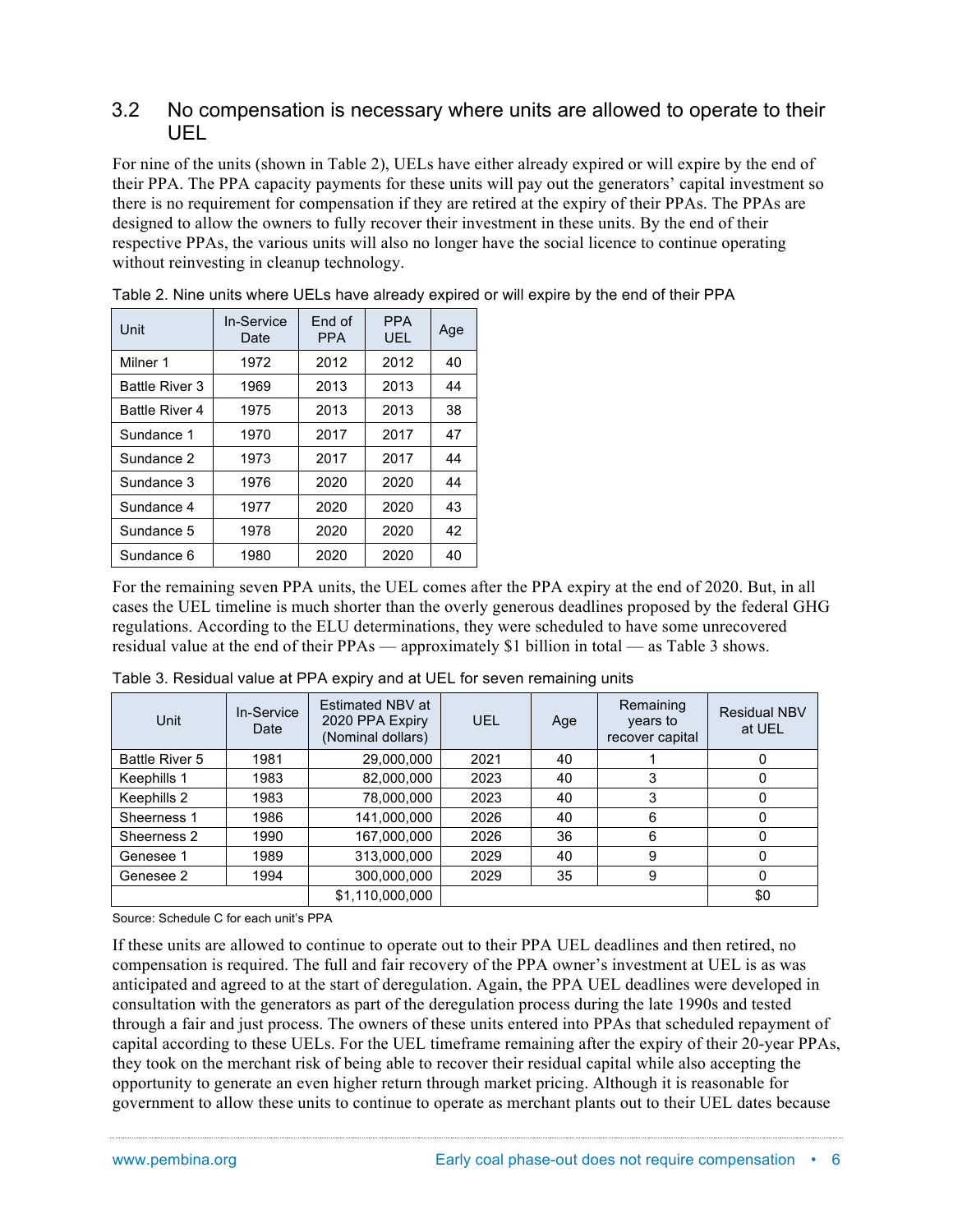of prior agreement, operation beyond UEL is unnecessary and compensation for phase-out at UEL is unjustifiable. Consumers have paid for the units from their inception and the owners have been fairly compensated over the operating lives. The public is in a position to insist that these units be retired at the point when invested capital has been repaid to the owners.

Although residual net book value (NBV) capital is likely be recovered directly by the owners under a range of different power pool price scenarios, there is a risk that market prices will not suffice to provide investment recovery. Generators may demand compensation because they may not be confident in their ability to recover the residual investment prior to the UEL via merchant operation in Alberta's energyonly market. One option for PPA owners to choose would be for the Balancing Pool to enter into capacity contracts for capital payments — with reserve margin provisions — that would allow these units to continue under a modified PPA until their UEL. To cover the \$1.1 billion in residual NBV at end-of-PPA in this option, consumers would pay \$1.75/MWh (0.18  $\ell$ /kWh) — around \$13/year for a typical residential household.20 Such a mechanism would: create the potential for even greater GHG reductions by operating units only at a level that ensures overall system stability; and/or allow for any market revenues from operation of these units to flow back to the public through the Balancing Pool to partly or fully recover the capacity payments.

#### 3.3 Capital invested after deregulation is also recovered within these operating timeframes

Embedded within the PPA capacity payments were allowances for maintenance capital expenditures — "unit capital additions" — intended to ensure reliable unit performance during the PPA period. These payments were designed to provide PPA owners a reasonable opportunity — but not a guarantee — to recover their capital expenditure costs. While some such costs incurred by the PPA owners may not have been anticipated, there were undoubtedly other expenditures included in the PPA schedule that did not happen, but for which the owners were compensated — thus balancing out in the end.

Generators have also made investments in several units to increase a unit's power generation capacity beyond that committed to under the PPA. Known as efficiency "uprates", such improvements allow these generators to earn supplementary revenues from the electricity market. For some units, these investments involved replacing turbine blades — a relatively low cost and one that in some cases was anticipated and covered within the PPA capacity payments. For other units, a more extensive upgrade was required involving supplemental capital from the owner.

A review of public documents shows since 2000, approximately \$276 million has been invested to uprate eleven units. It is evident from Table 4 that based on an industry norm of 10-year straight-line depreciation the residual net book value of these uprates will be zero at UEL with only a minor balance left for Sundance 3.

| Unit            | Uprate    |      | Capital               | Detail                   | Residual<br>Depreciation*<br>(\$ millions) |               | <b>PPA</b> | <b>PPA</b> | Info source              |  |
|-----------------|-----------|------|-----------------------|--------------------------|--------------------------------------------|---------------|------------|------------|--------------------------|--|
|                 | <b>MW</b> | year | Cost<br>(\$ millions) |                          | at end of<br><b>PPA</b><br>contract        | at PPA<br>UEL | Expiry     | UEL        |                          |  |
| SD <sub>6</sub> | 44        | 2001 | \$30                  | More significant upgrade | \$0                                        | \$0           | 2020       | 2020       | <b>TA AIF or Website</b> |  |
| GN <sub>1</sub> | 15        | 2005 | \$8                   | Replace blades           | \$0                                        | \$0           | 2020       | 2029       | <b>Estimated cost</b>    |  |
| SH <sub>1</sub> | 15        | 2005 | \$6                   | Replace blades           | \$0                                        | \$0           | 2020       | 2026       | Estimated cost           |  |

Table 4. Capital depreciation of uprates implemented since deregulation

<sup>&</sup>lt;sup>20</sup> If recovered from load over a 10-year period. The \$1.75/MWh is comparable to the \$1.40/MWh cost for mercury abatement requirement that has been in place for several years.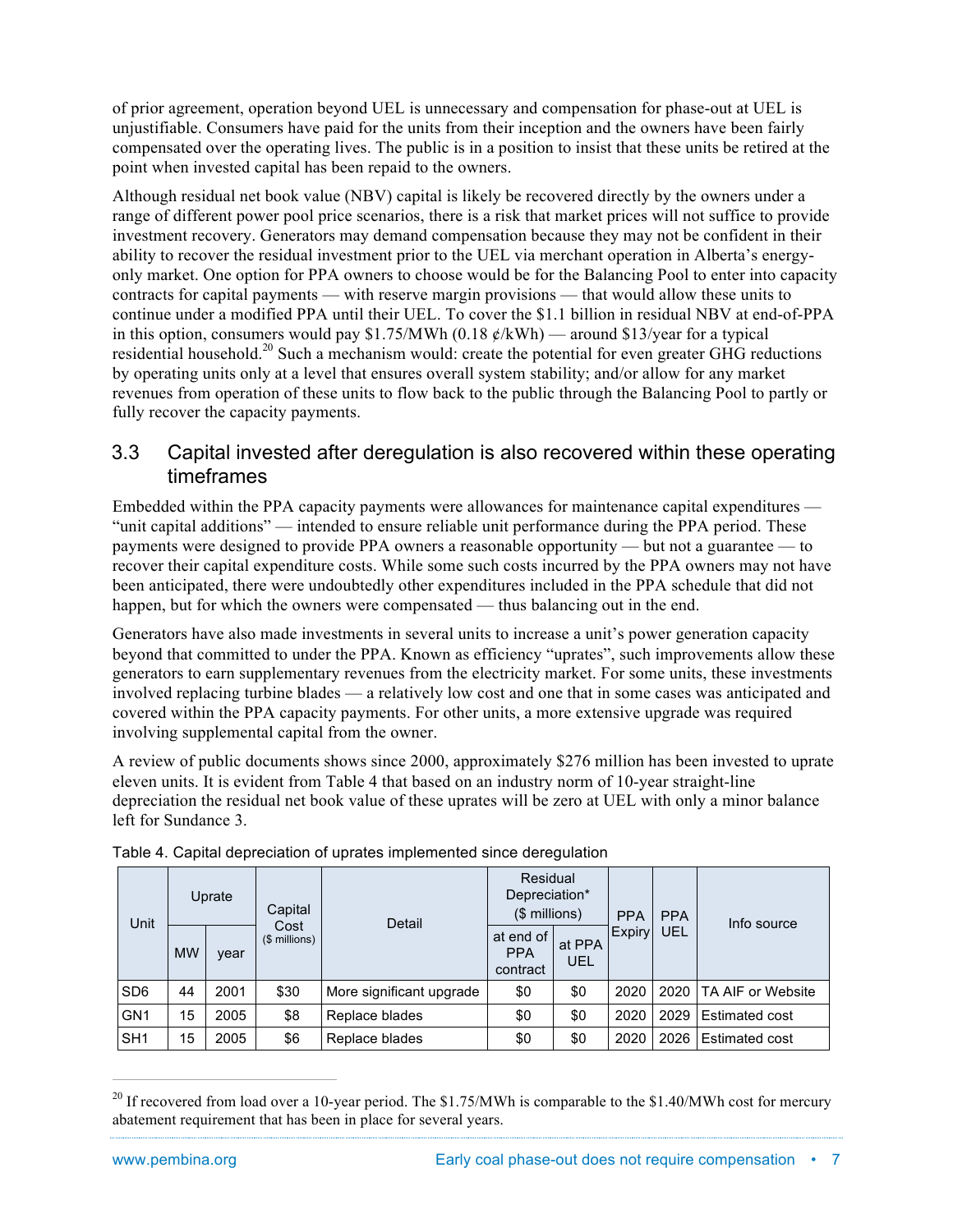| GN <sub>2</sub> | 15 | 2006 | \$8   | Replace blades           | \$0    | \$0   | 2020 | 2029 | <b>Estimated cost</b> |
|-----------------|----|------|-------|--------------------------|--------|-------|------|------|-----------------------|
| SH <sub>2</sub> | 15 | 2006 | \$6   | Replace blades           | \$0    | \$0   | 2020 | 2026 | <b>Estimated cost</b> |
| BR <sub>5</sub> | 15 | 2006 | \$6   | Replace blades           | \$0    | \$0   | 2020 | 2021 | Estimated cost        |
| SD <sub>4</sub> | 53 | 2007 | \$60  | More significant upgrade | \$0    | \$0   | 2020 | 2020 | <b>Estimated cost</b> |
| SD <sub>5</sub> | 53 | 2009 | \$75  | More significant upgrade | \$0    | \$0   | 2020 | 2020 | TA AIF or Website     |
| KH <sub>1</sub> | 12 | 2012 | \$26  | More significant upgrade | \$5.2  | \$0   | 2020 | 2023 | TA AIF or Website     |
| KH <sub>2</sub> | 12 | 2012 | \$26  | More significant upgrade | \$5.2  | \$0   | 2020 | 2023 | TA AIF or Website     |
| SD <sub>3</sub> | 15 | 2012 | \$25  | More significant upgrade | \$5.0  | \$5.0 | 2020 | 2020 | TA AIF or Website     |
|                 |    |      | \$276 |                          | \$15.4 | \$5.0 |      |      |                       |

\* 10-year straight line

Furthermore, generators appear to have enjoyed substantial financial returns on their uprate investments. Utilizing average historical pool prices, Table 5 shows per unit returns on investment (ROI) that range from 18% to 100% per annum — not including capacity payments.<sup>21</sup> This would allow these investments to be repaid in one to five years with an average of 2.6 years. By the time units have reached their UEL, the initial investment of \$276 million could generate more than \$1.6 billion in gross profit.

| Unit            | Uprate    | Capital<br>Cost | Capital<br>Cost per | <b>MWh</b><br>generated | Annual Net<br>Revenues** Payback                  |       | <b>ROI</b> | Gross Profit<br>lto end of PPAlto PPA UEL | <b>Gross Profit</b> | ROI over<br>total |        |
|-----------------|-----------|-----------------|---------------------|-------------------------|---------------------------------------------------|-------|------------|-------------------------------------------|---------------------|-------------------|--------|
|                 | <b>MW</b> | vear            |                     |                         | (\$ millions) kW (\$/kW) per annum* (\$ millions) |       |            | (years) (annual)                          | (\$ millions)       | $($$ millions)    | period |
| SD <sub>6</sub> | 44        | 2001            | \$30                | \$682                   | 347,000                                           | \$17  | 1.76       | 57%                                       | \$323               | \$323             | 1077%  |
| GN <sub>1</sub> | 15        | 2005            | \$8                 | \$533                   | 118,000                                           | \$6   | 1.33       | 75%                                       | \$90                | \$144             | 1800%  |
| SH <sub>1</sub> | 15        | 2005            | \$6                 | \$400                   | 118,000                                           | \$60  | 1.00       | 100%                                      | \$90                | \$126             | 2100%  |
| GN <sub>2</sub> | 15        | 2006            | \$8                 | \$533                   | 118,000                                           | \$6   | 1.33       | 75%                                       | \$84                | \$138             | 1725%  |
| SH <sub>2</sub> | 15        | 2006            | \$6                 | \$400                   | 118,000                                           | \$6   | 1.00       | 100%                                      | \$84                | \$120             | 2000%  |
| BR <sub>5</sub> | 15        | 2006            | \$6                 | \$400                   | 118,000                                           | \$6   | 1.00       | 100%                                      | \$84                | \$90              | 1500%  |
| SD <sub>4</sub> | 53        | 2007            | \$6                 | \$1,132                 | 418,000                                           | \$21  | 2.86       | 35%                                       | \$273               | \$273             | 455%   |
| SD <sub>5</sub> | 53        | 2009            | \$75                | \$1,415                 | 418,000                                           | \$21  | 3.57       | 28%                                       | \$231               | \$231             | 308%   |
| KH <sub>1</sub> | 12        | 2012            | \$26                | \$2,167                 | 95,000                                            | \$5   | 5.20       | 19%                                       | \$40                | \$55              | 212%   |
| KH <sub>2</sub> | 12        | 2012            | \$26                | \$2,167                 | 95,000                                            | \$5   | 5.20       | 19%                                       | \$40                | \$55              | 212%   |
| SD <sub>3</sub> | 15        | 2012            | \$25                | \$1,667                 | 118,000                                           | \$6   | 4.17       | 24%                                       | \$48                | \$48              | 192%   |
|                 |           |                 | \$276               | \$1,045                 | 2,081,000                                         | \$105 | 2.58       | 57%                                       | \$1,387             | \$1,603           | 1053%  |

Table 5. Estimated net revenues from uprates

 $*$  90% capacity factor<sup>22</sup>

\*\*Net Pool Price x MWh; net pool price of \$50 is calculated as the average pool price (\$60) minus a charge of \$10 that allows for variable costs such as excess energy charge (speed, no-load at 10% of PP), SGER (\$15/tonne), Hg abatement (\$1.40/MWh), pool trading (\$0.40/MWh), etc.

 $21$  These are estimated returns on the entire investment. If a portion of the investment were debt financed, then the return on the investors' equity (ROE) through debt leveraging would be even higher. Whether ROI or ROE, such returns are substantially higher than "regulated rates of return" commonly provided to generators (ROE ranging from 6-10%).

 $^{22}$  Historical power pool prices have been very supportive of strong revenue opportunities for uprate generation. There may be times when the incremental uprate capacity is not used (e.g. when the Pool price drops below the long-run variable cost of uprate generation, such as \$10/MWh), but the frequency of these events is low. Availability of uprate capacity does not necessarily depend on the full rated capacity of a unit being accessed as the PPA owner and buyer may make economic arrangements to allow the uprate capacity to be lower in the stacking order than the PPA capacity for that unit. Furthermore, it is common for coal units to bid in a portion of its generation at low (even zero) prices in order to be positioned to ramp up quickly to take advantage of rising prices.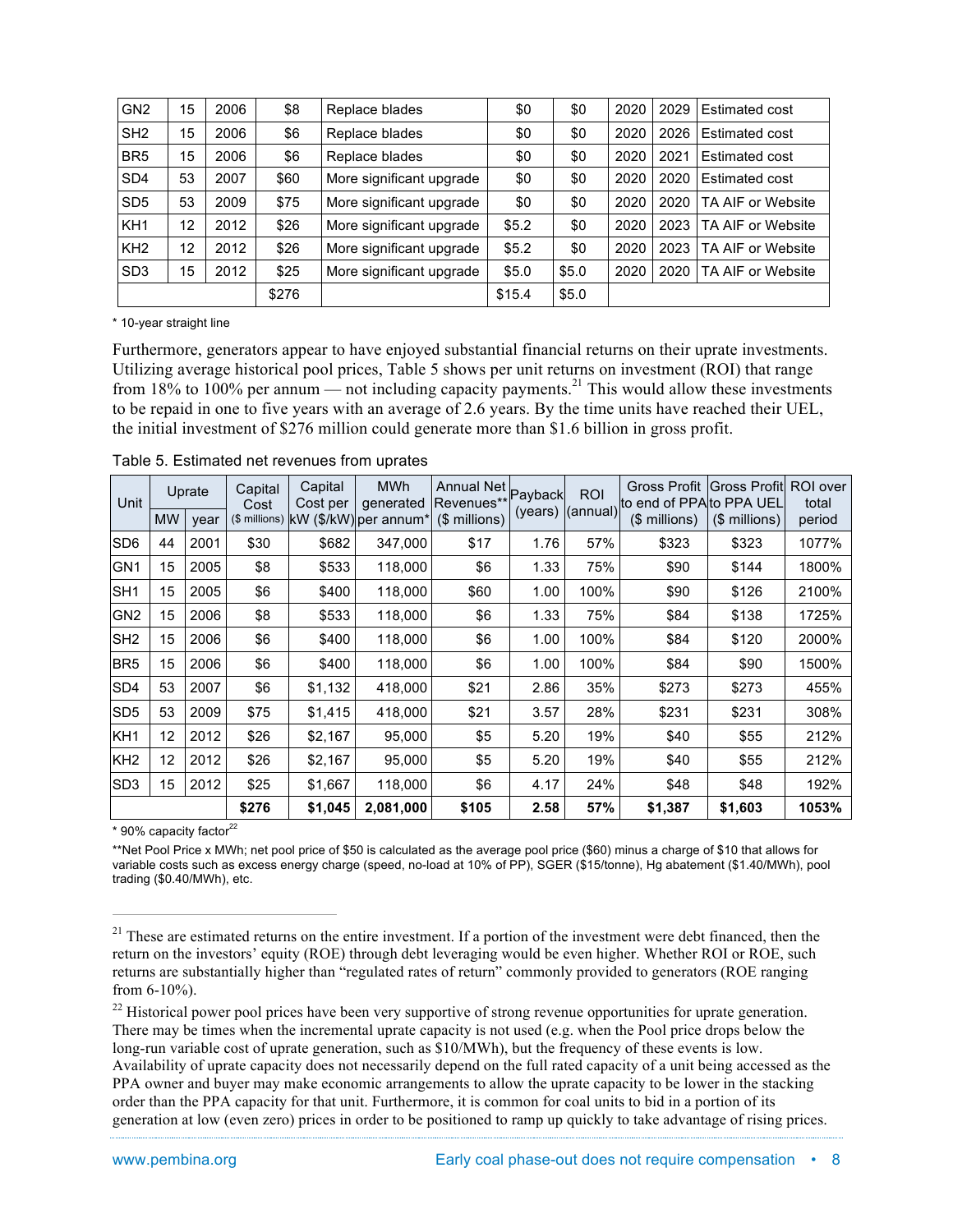As such, if coal units are allowed to operate to their UEL there is no basis for industry to call for compensation for incremental capital investments in PPA units made since deregulation. These investments have provided their owners with the opportunity for significant financial returns and will have a net book value of zero at UEL.

## 4 Investors in merchant units built after 2001 were well aware the longterm operations of these facilities would be subject to change of law related to climate policy

Genesee 3 and Keephills 3 were built and brought into service after deregulation. Through a number of venues, they had fair warning at and since the time of investment that more stringent climate policy was possible and, indeed, likely to impact their operations. This would have informed their investment expectations and calculation of business risks and opportunities.

The two units — commissioned in 2005 and 2011 respectively — came into service 13 and 19 years after the Rio Earth Summit, wherein Canada signed onto and subsequently ratified the United Nations Framework Convention on Climate Change (UNFCCC). The UNFCCC articulated the clear objective to stabilize GHG concentrations in the atmosphere at a level that would prevent dangerous anthropogenic interference with the climate system.<sup>23</sup> Developed countries committed to taking the lead.<sup>24</sup> By ratifying the convention, Canada bound itself internationally to formulate and implement measures to mitigate climate change and to "adopt national policies and take corresponding measures to mitigate climate change.<sup>325</sup> Given coal-fired generation's exceptionally high emissions intensity in comparison to other generation options — and the ready availability of alternatives during the planning, construction and operations of these plants — the potential impact of these commitments under international law on coal investments has been clear for nearly 25 years.

Merchant unit developers also received more precise warning the imposition of additional greenhouse gas obligations would be possible over the lives of the units, including:

- a consensus decision by a multi-stakeholder group to which Capital Power and TransAlta are party — to acknowledge the potential for future GHG management obligations;
- clear statements included in the approval documents for these merchant units; and
- clear articulations from the environmental community that increasing stringency on GHG management would be necessary.

In 2003, the Clean Air Strategic Alliance (CASA) Electricity Project Team (EPT) made a number of consensus recommendations forming the Emissions Management Framework.<sup>26</sup> Both TransAlta and EPCOR — Capital Power's predecessor as generation owner — were members of the EPT that negotiated these recommendations by consensus and were represented on the CASA board that approved the framework by consensus.<sup>27</sup> Five of the recommendations focused on greenhouse gas emissions. Recommendation 25 made a specific requirement for new coal units — that they must offset their GHGs to a good-as-gas intensity level. This recommendation also clearly stated, "It is recognized that future national or international greenhouse gas reduction commitments may result in additional management

 <sup>23</sup> United Nations, *United Nations Framework Convention on Climate Change* (1992), Article 2.

 $24$  Ibid., Article 3.1.

<sup>&</sup>lt;sup>25</sup> Ibid., Article 4.1(b), 4.2(a).

<sup>26</sup> Clean Air Strategic Alliance Electricity Project Team, *An Emissions Management Framework for the Alberta Electricity Sector: Report to Stakeholders* (2003).

 $27$  Ibid, 40.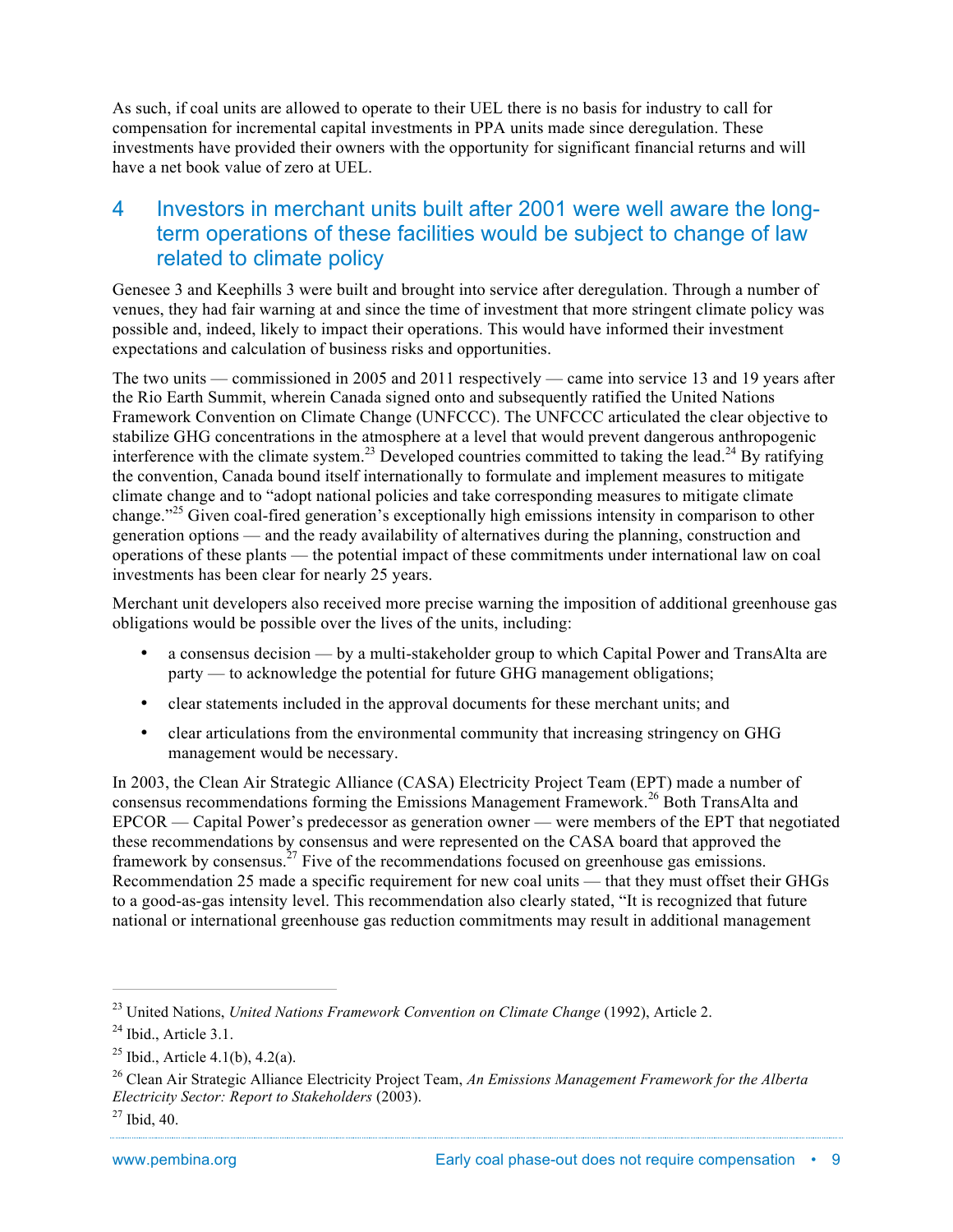obligations."<sup>28</sup> This was included within the text of the recommendation itself, not just in the explanatory verbiage around the recommendation. Given CASA's consensus process, Capital Power and TransAlta explicitly "recognized" the possibility that climate policy changes would result from commitments made to national and international climate processes — such as the Paris climate conference process underway.

Further work by the CASA EPT on the greenhouse gas management issue resulted in a July 2004 report by its Greenhouse Gas Allocation Subgroup committee. This report presented a conceptual mechanism for managing GHGs in the electric power industry that was subsequently adopted by the CASA board by consensus. Both TransAlta and Capital Power (EPCOR) were represented on this committee — indeed, the industry co-chair was EPCOR's senior vice-president of environment. Key concepts agreed to within the report included: application of a specified intensity limit to transitional units<sup>29</sup> up to the end of design life — defined as 40 years for coal plants — to be followed by a revised specified intensity limit reflecting the standards in place at that time. This report also explicitly recognized that "future national or international greenhouse gas reduction commitments could result in additional management obligations."

The EPT consensus acknowledgement of further GHG management obligations that came out of the framework development process reflected clear signals made to the generators in their approvals processes. The EUB decisions — in 2001 for Genesee 3 and in 2002 for what became Keephills 3 included clear statements foreseeing policy change. In particular, the EUB directed each operator to fulfill its commitment to offset GHG emissions to the "good-as-gas" standard subsequently reflected in CASA EPT framework Recommendation 25. But in doing so, the EUB also recognized the possibility that future policy change could impact even these commitments.

The Board made identical or near-identical statements signaling the potential for future action in both approvals decisions:

The Board also directs these offsets to be updated to correspond to any future changes in emissions standards for coal-fired power plants or a corresponding gas-fired power plant. The Board notes AENV's intent to consider the introduction of emission objectives related to greenhouse gases as part of its post-2005 emission standards. $30$ 

…

The Board recommends that since changes to the current source emission standards are reasonably foreseeable, it is prudent for proponents of new power plants to incorporate flexibility into their projects so that compliance could be assured within a reasonable timeframe.<sup>31</sup>

…

The Board noted in its EPCOR Genesee 3 decision (Decision No. 2001-111) that exempting new coal fired power plants from future and stricter environmental standards (grandfathering) would not be appropriate. The Board believes this conclusion is also applicable in this Keephills 3 and 4 Application. The Board views that orderly implementation of expected revisions to source emissions and mercury standards is appropriate for the TransAlta's Keephills 3 and 4 project.<sup>32</sup>

Other participants in the approvals processes made clear the expectations that greater action would be necessary. A group of interveners called the Clean Energy Coalition made clear in the Genesee hearing

 $28$  Ibid, 10.

 $29$  "Transitional unit" referred specifically to Genesee 3 and Keephills 3: units that had received approval but were not yet fully constructed and commissioned.

<sup>&</sup>lt;sup>30</sup> Electric Utilities Board, 490 MW Genesee Power Plant Expansion Application No. 2001173 (Decision 2001-111), 19; Electric Utilities Board, *TransAlta Energy Corporation 900-MW Keephills Power Plant Expansion*, (Decision 2002-014), 69 (added "reasonable foreseeable" to "future changes…").

<sup>&</sup>lt;sup>31</sup> Keephills Decision, 75.

 $32$  Ibid, 68.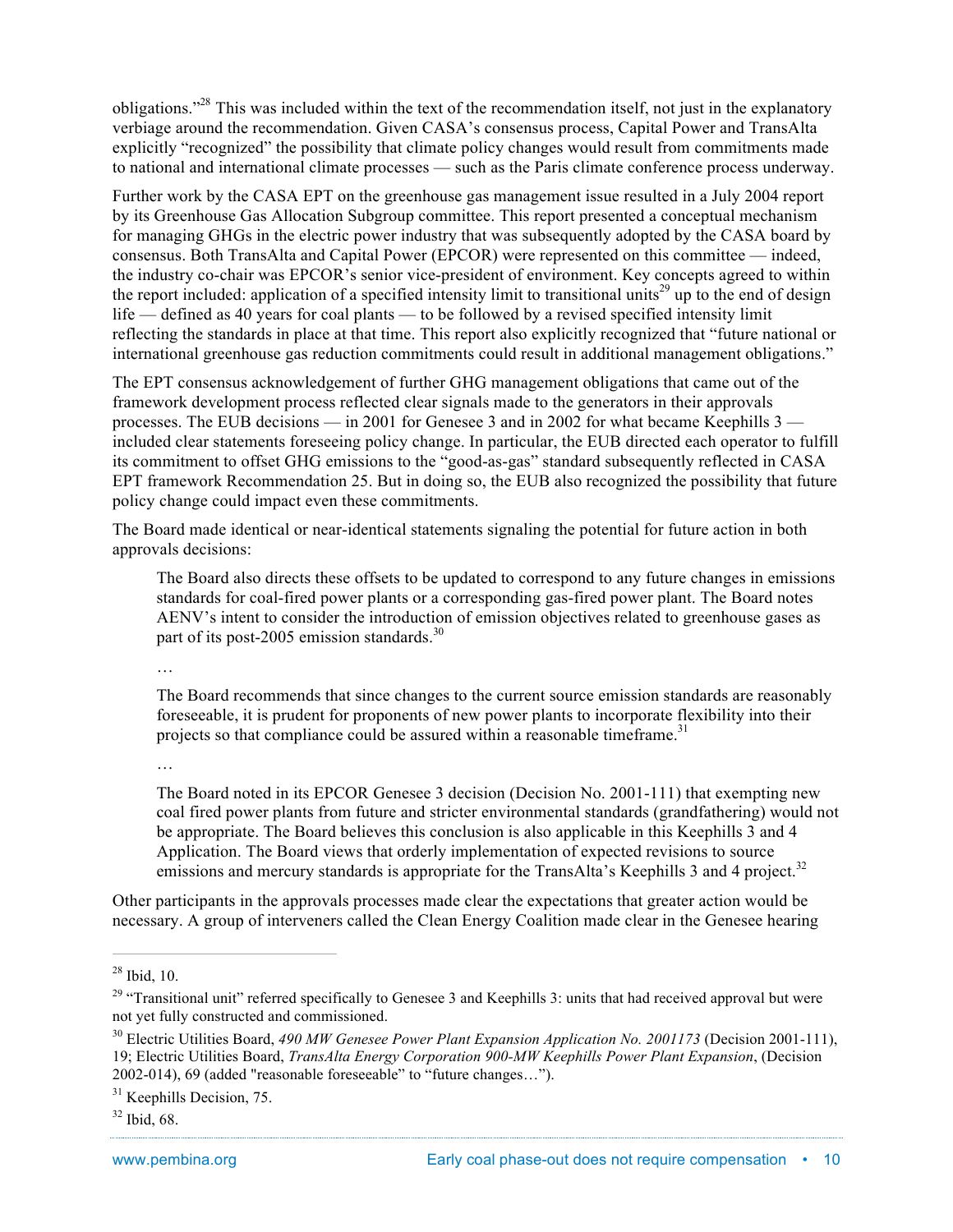that offsetting emissions to a "good-as-gas" standard was not acceptable and that emissions should be offset entirely — stating that this had been an earlier EPCOR commitment.<sup>33</sup> The coalition also noted that the "good-as-gas" offsetting was unlikely to allow EPCOR to meet its own target of reducing GHG emissions 6% below 1990 levels.<sup>34</sup> The provincial environment department indicated "the subject of greenhouse gas emission objectives would be discussed with stakeholders as part of the consideration of post-2005 standards for coal power plants."35 Moreover, the Government of Alberta "noted that greenhouse gas emissions, such as  $CO<sub>2</sub>$ , were not currently a regulated air emission in the province. The importance in taking a leadership role in encouraging of greenhouse gas emissions in the province was recognized."<sup>36</sup>

Generators receive approvals under the Environmental Protection and Enhancement Act (EPEA) for a limited period of time — often ten years. At the expiry of the approval, generators must apply for renewals. Such approvals are subject to amendment by Alberta Environment and Parks. The approvals regularly include a provision making explicit the possibility of change in law and the obligation to comply with these changes, for example: "Notwithstanding any terms, conditions or requirements of this approval, all terms and provisions of the Alberta Environmental Protection and Enhancement Act and its regulations as amended from time to time must be complied with by the approval holder at all times." In other words, a generator's licence to operate — issued by the provincial government — is at all times subject to changes in environmental law. Investors have fair warning the approvals generators have to operate could be altered by new environmental obligations and that those approvals are not permanent.

Moreover, it is through these approvals that the provincial government has implemented new environmental regulations for existing plants, such as mercury emission abatement requirements as well as end-of-design-life  $-40$  years of age  $-NO<sub>x</sub>$  and  $SO<sub>2</sub>$  emissions intensity limits. The impermanence of the approvals and the precedent for using amendments to implement policy changes further demonstrate the fair warning that generators have had — the province can ratchet up emissions management obligations and retain the formal legal authority to do so via EPEA approvals. This is also true of GHG policy.

As a case in point, when Capital Power later applied to the AUC to remove the condition for GHG offsets during its approval renewal in 2011, the AUC made the following findings about this "future changes" provision: "as GHG emission standards for either coal or natural gas power plants changed over time, the amount of offsets required to achieve natural gas equivalency would also change, but only if the standards went up. The second sentence of Clause 10 addresses the possibility that there will be future changes in the technology available to limit GHG emissions for either coal or natural gas power plants and makes it a condition of the approval that GP3 comply with any higher standards arising from technological change."<sup>37</sup> This interpretation further demonstrates the widely accepted acknowledgement that GHG policy stringency was expected to rise.

As such, the resulting EUB approvals for these two coal plant expansions should not be taken as evidence that there was a reasonable investment expectation that these units would be exempted from potential future climate change policy impacts and/or allowed to operate for some extended period — such as the federal government's lifespans — without more stringent GHG management obligations. To the contrary, the decisions explicitly acknowledged possibility for increasing stringency. The EUB, and its successor the AUC, have largely made their approvals decisions based on requirements that new generation would meet the minimum policies and standards established by the provincial government. But this was never

<sup>&</sup>lt;sup>33</sup> Genesee Decision, 14, 54.

<sup>34</sup> Ibid, 54.

 $35$  Ibid, 15.

<sup>36</sup> Ibid, 58.

<sup>37</sup> Alberta Utilities Commission, *Amendment to Genesee 3 Power Plant Approval No. U2010-32* (Decision 2011- 026), 15.